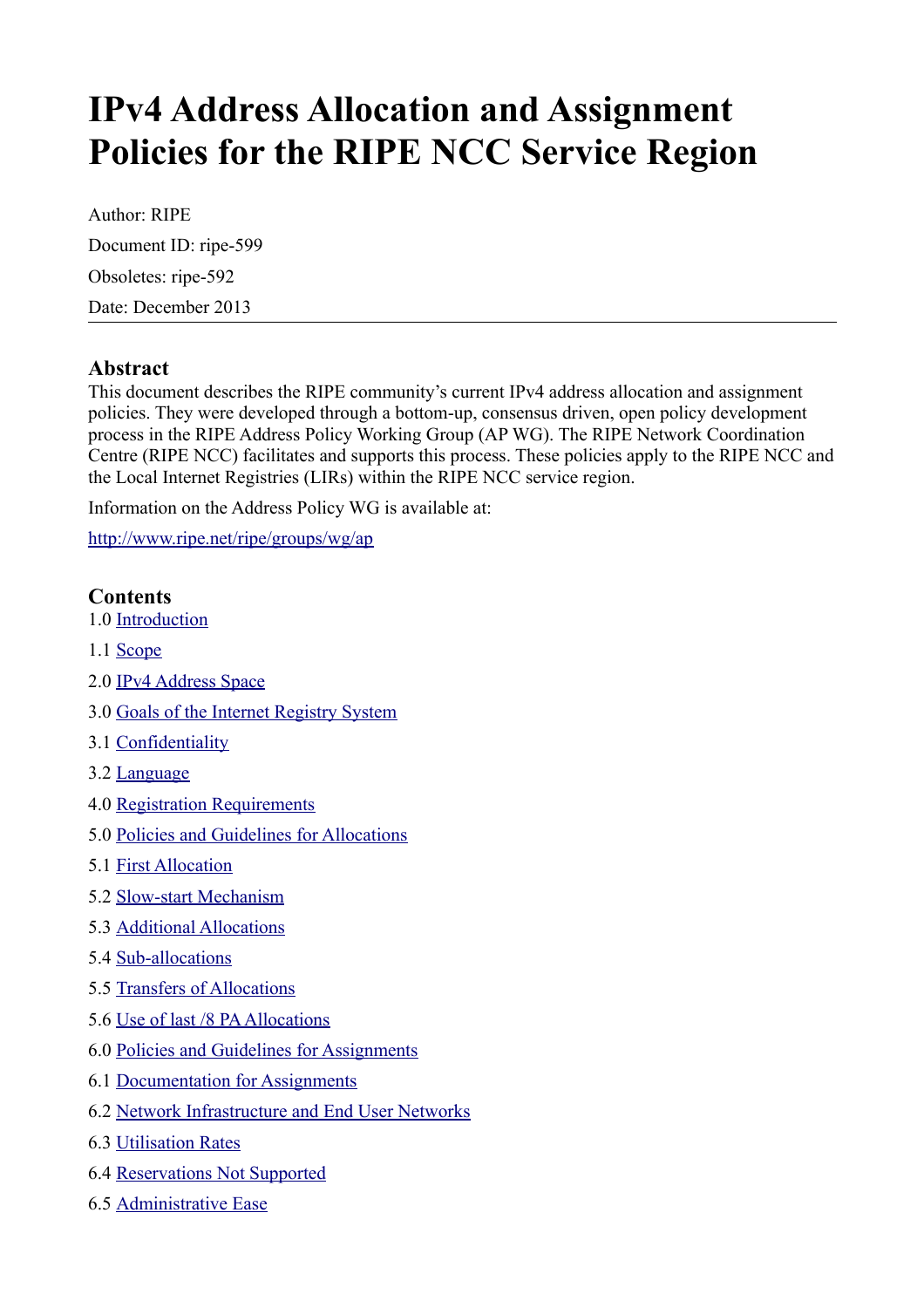- 6.6 [Validity of an Assignment](#page-7-5)
- 6.7 [Efficiency](#page-7-4)
- 6.8 [Renumbering](#page-7-3)
- 6.9 [Anycasting TLD and Tier 0/1 ENUM Nameservers](#page-7-2)
- 6.10 [Provider Independent IPv4 Assignments for Multihoming](#page-8-1)
- 7.0 [Assignment Window](#page-8-0)
- 8.0 [PA vs. PI Address Space](#page-9-0)
- 9.0 [Record Keeping](#page-11-2)
- 10.0 [LIR Audit](#page-11-1)
- 11.0 [Closing an LIR by the RIPE NCC](#page-11-0)

# <span id="page-1-2"></span>**1.0 Introduction**

The RIPE NCC is an independent association and serves as one of five Regional Internet Registries (RIRs). Its service region incorporates Europe, the Middle East, and Central Asia. The RIPE NCC is responsible for the allocation and assignment of Internet Protocol (IP) address space, Autonomous System Numbers (ASNs) and the management of reverse domain names within this region. The distribution of IP space follows the hierarchical scheme described in the document "[Internet](https://www.ripe.net/internet-coordination/internet-governance/internet-technical-community/the-rir-system)  [Registry System"](https://www.ripe.net/internet-coordination/internet-governance/internet-technical-community/the-rir-system).

#### <span id="page-1-1"></span>**1.1 Scope**

This document describes the policies for the responsible management of globally unique IPv4 Internet address space in the RIPE NCC service region. The policies documented here apply to all IPv4 address space allocated and assigned by the RIPE NCC. These policies must be implemented by all RIPE NCC member LIRs.

This document does not describe policies related to AS Numbers, IPv6, Multicast, or private address space. Nor does it describe address distribution policies used by other RIRs. The RIPE community's policies for ASN assignment and IPv6 are published in the RIPE Document Store at:

<http://www.ripe.net/ripe/docs/policy>

#### <span id="page-1-0"></span>**2.0 IPv4 Address Space**

For the purposes of this document, IP addresses are 32-bit binary numbers used as addresses in the IPv4 protocol. There are three main types of IPv4 addresses:

- 1. Public IP addresses are assigned to be globally unique according to the goals described in Section 3 of this document.
- 2. Some address ranges are set aside for the operation of private IP networks. Anyone may use these addresses in their private networks without registration or co-ordination. Hosts using these addresses cannot directly be reached from the Internet. Such connectivity is enabled by using the technique known as Network Address Translation (NAT). Private addresses restrict a network so that its hosts only have partial Internet connectivity. Where full Internet connectivity is needed, unique, public addresses should be used. For a detailed description of "Address Allocation for Private Internets" and the actual ranges of addresses set aside for that purpose, please refer to RFC 1918 found at:

<ftp://ftp.ripe.net/rfc/rfc1918.txt>

For information on the "Architectural Implications of NAT", please refer to RFC 2993, found at:<ftp://ftp.ripe.net/rfc/rfc2993.txt>

3. Some address ranges are reserved for special use purposes. These are described in RFC 3330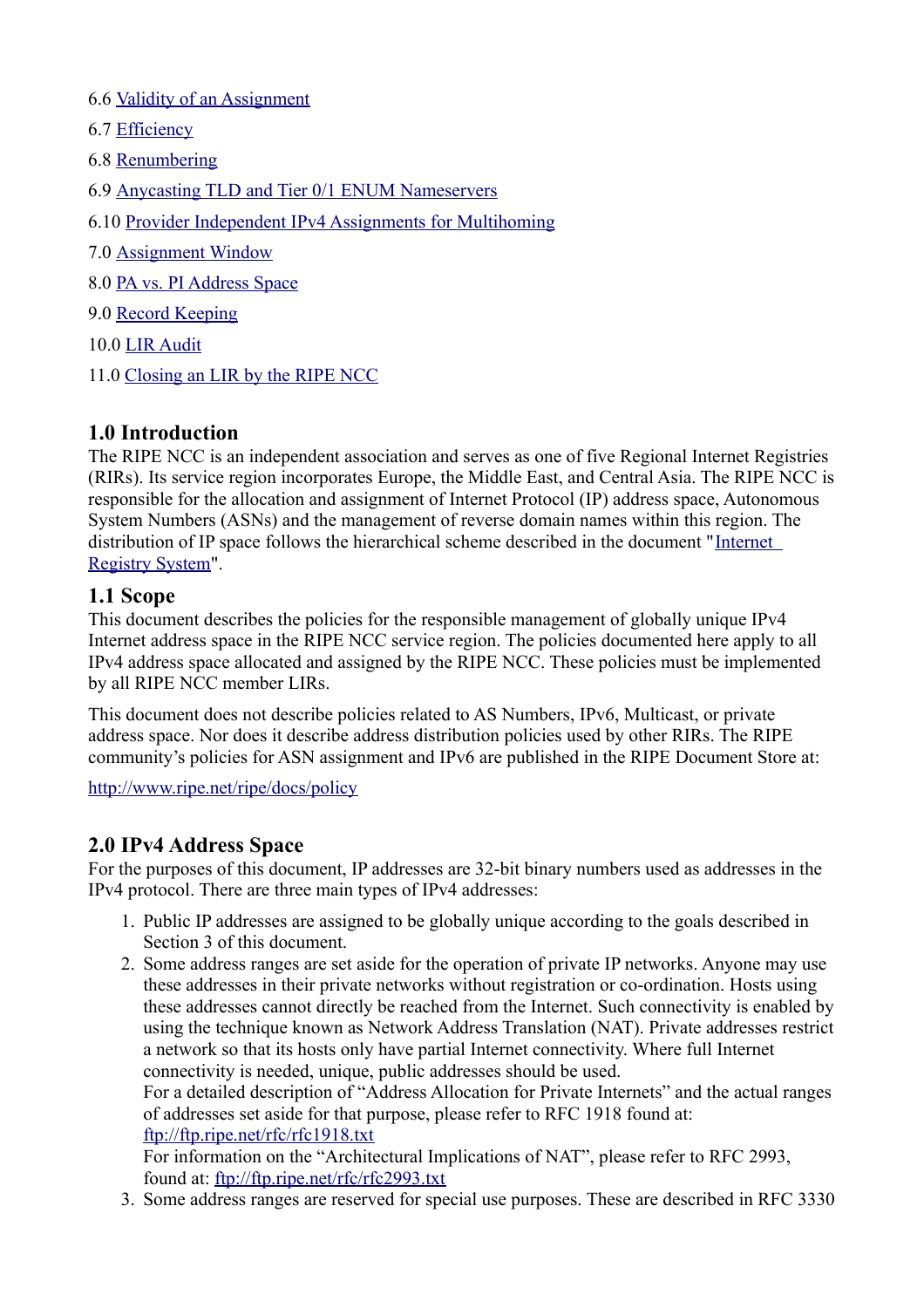and are beyond the scope of this document. RFC 3330 can be found at: <ftp://ftp.ripe.net/rfc/rfc3330.txt>

# <span id="page-2-6"></span>**3.0 Goals of the Internet Registry System**

Public IPv4 address assignments should be made with the following goals in mind:

- 1. Uniqueness: Each public IPv4 address worldwide must be unique. This is an absolute requirement guaranteeing that every host on the Internet can be uniquely identified.
- 2. Aggregation: Distributing IPv4 addresses in an hierarchical manner permits the aggregation of routing information. This helps to ensure proper operation of Internet routing.
- 3. Conservation: Public IPv4 address space must be fairly distributed to the End Users operating networks. To maximise the lifetime of the public IPv4 address space, addresses must be distributed according to need, and stockpiling must be prevented.
- 4. Registration: The provision of a public registry documenting address space allocations and assignments must exist. This is necessary to ensure uniqueness and to provide information for Internet troubleshooting at all levels.

## <span id="page-2-5"></span>**3.1 Confidentiality**

Internet Registries (IRs) have a duty of confidentiality to their registrants. Information passed to an IR must be securely stored and should not be distributed wider than necessary within the IR. When necessary, the information may be passed to a higher-level IR under the same conditions of confidentiality.

## <span id="page-2-4"></span>**3.2 Language**

Please note that all communication with the RIPE NCC must be in English.

# <span id="page-2-3"></span>**4.0 Registration Requirements**

All assignments and allocations must be registered in the RIPE Database. This is necessary to ensure uniqueness and to support network operations.

Only allocations and assignments registered in the RIPE Database are considered valid. Registration of objects in the database is the final step in making an allocation or assignment. Registration data (range, contact information, status etc.) must be correct at all times (i.e. they have to be maintained).

# <span id="page-2-2"></span>**5.0 Policies and Guidelines for Allocations**

An allocation is a block of IPv4 addresses from which assignments are taken.

The RIPE NCC allocates enough address space to LIRs to meet their needs for a period of up to 12 months.

All LIRs receiving address space from the RIPE NCC must adopt a set of policies that are consistent with the policies formulated by the RIPE community and described in this document.

# <span id="page-2-1"></span>**5.1 First Allocation**

The RIPE NCC's minimum allocation size is /21.

Details of how to join the RIPE NCC can be found in the RIPE Document ["Procedure for Becoming](http://www.ripe.net/lir-services/member-support/become-a-member/becoming-a-member-of-the-ripe-ncc)  [a Member of the RIPE NCC"](http://www.ripe.net/lir-services/member-support/become-a-member/becoming-a-member-of-the-ripe-ncc)

Members can receive an initial IPv4 allocation when they have demonstrated a need for IPv4 address space.

# <span id="page-2-0"></span>**5.2 Slow-start Mechanism**

The slow-start mechanism was put into place to ensure a consistent and fair policy for all LIRs with respect to allocations.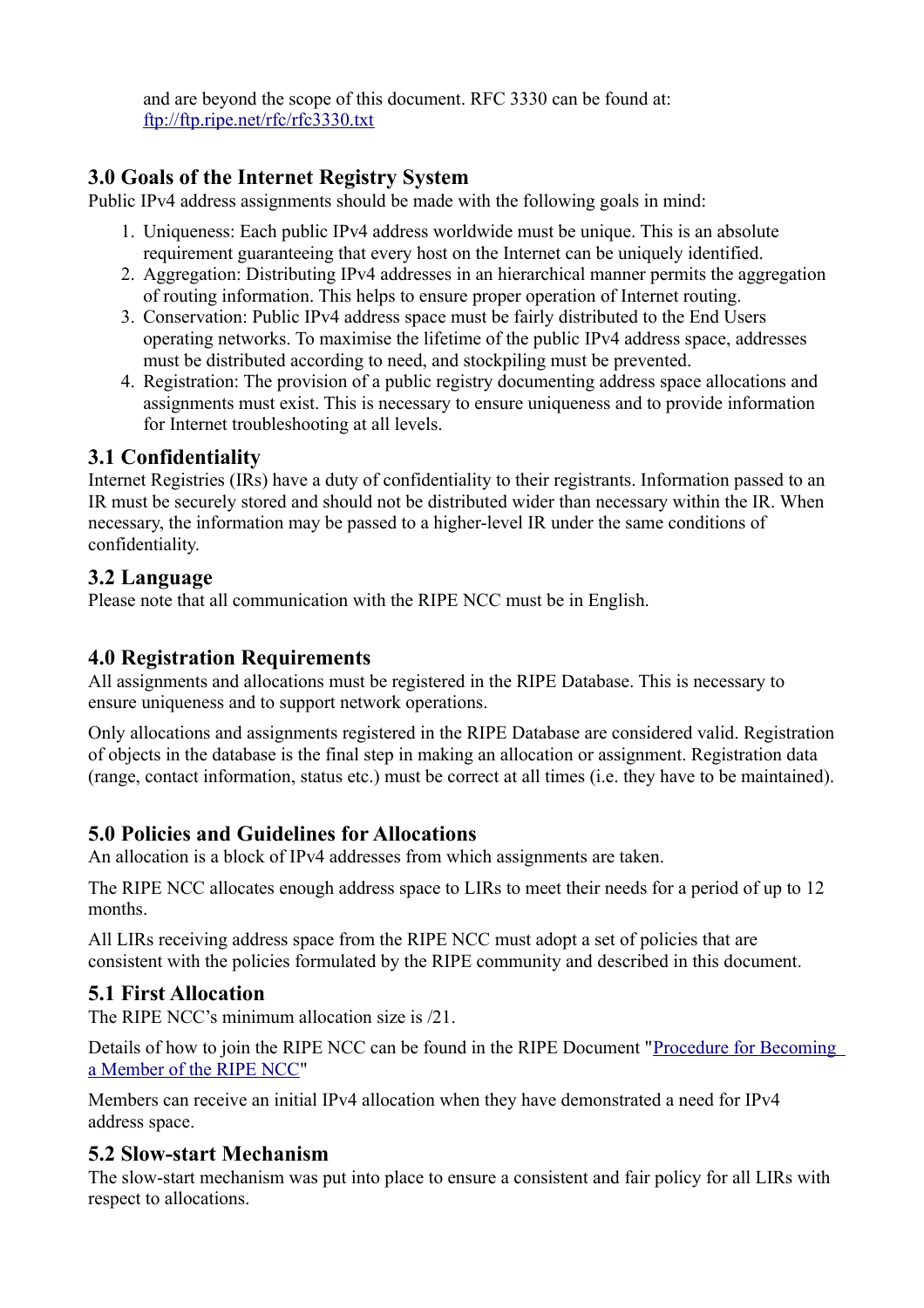Address space is allocated to LIRs at the rate that the addresses are sub-allocated and assigned by the LIRs. An allocation larger than the minimum size can be made if a need is demonstrated. The size of future allocations is based on the usage rate of previous allocation(s).

# <span id="page-3-1"></span>**5.3 Additional Allocations**

An LIR may receive an additional allocation when about eighty percent (80%) of all the address space currently allocated to it is used in valid assignments or sub-allocations. A new allocation can be made if a single assignment or sub-allocation requires a larger set of addresses than can be satisfied with the address space currently held by the LIR.

Reservations are not considered valid assignments or sub-allocations. It may be useful for internal aggregation to keep some address space free for future growth in addition to the actual assignment. However, the LIR must be aware that these internal reservations are not counted as valid usage. The space must be sub-allocated or assigned before the LIR can request another allocation.

To obtain a new allocation, an LIR should submit a request to the RIPE NCC using the "IPv4 Additional Allocation Request Form" available from the RIPE Document Store at:

#### <http://www.ripe.net/ripe/docs/add-allocation>

Additional address space will only be allocated after the information supplied with the request has been verified and a new allocation deemed necessary.

The RIPE NCC will do its best to allocate contiguous address space in order to support aggregation. This cannot be guaranteed as it depends on factors outside the RIPE NCC's influence (e.g. the number of new LIRs and the time needed to utilise the allocation).

#### <span id="page-3-0"></span>**5.4 Sub-allocations**

Sub-allocations are intended to aid the goal of routing aggregation and can only be made from allocations with a status of "ALLOCATED PA". LIRs holding "ALLOCATED PI" or "ALLOCATED UNSPECIFIED" allocations may be able to convert them to PA allocations if there are no ASSIGNED PI networks within it. The meanings of the various "status:" attribute values are described in Section 9.0.

LIRs wishing to convert their allocations to PA status should contact the RIPE NCC by email at [lir](mailto:lir-help@ripe.net)[help@ripe.net.](mailto:lir-help@ripe.net)

The minimum size of a sub-allocation is /24. This is the smallest prefix length that can be reverse delegated and allows for a reasonable number of small assignments to be made by a downstream network operator.

An LIR may sub-allocate up to an IPv4 /20 (4096 addresses) to a downstream network operator every twelve months.

LIRs may make sub-allocations to multiple downstream network operators.

However, downstream network operators may receive sub-allocations totalling more than a /20 from more than one LIR.

The LIR is contractually responsible for ensuring the address space allocated to it is used in accordance with the RIPE community's policies. It is recommended that LIRs have contracts requiring downstream network operators to follow the RIPE community's policies when those operators have sub-allocations.

The RIPE NCC considers sub-allocated space as "used" when evaluating requests from the LIR for an additional IPv4 allocation. Where an LIR has made many sub-allocations with little assigned within them, the RIPE NCC will ask the LIR to justify the reasons for the sub-allocations.

LIRs should note that evaluating a request for an allocation is different from evaluating a request for an assignment. With assignments, the evaluator can see the network plans for a single organisation.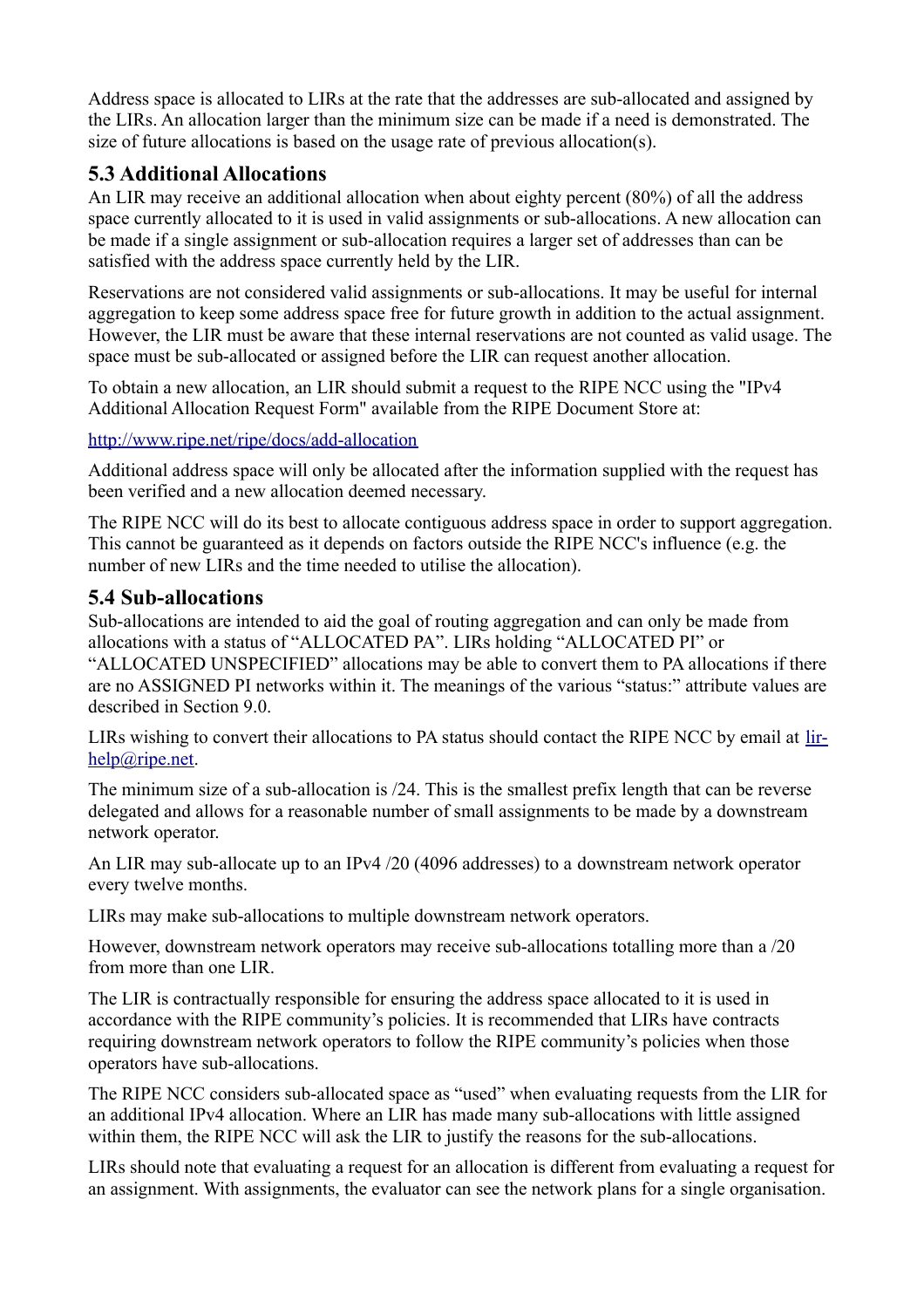With allocations, the evaluator is often presented with sales and marketing plans. The addressing requirements of individual organisations cannot be examined.

It is recommended that LIRs make use of a slow-start mechanism when making a sub-allocation for a downstream network operator. There are two main advantages to this: the LIR can ensure that the address space it sub-allocates is used efficiently; also the LIR can determine the ability of the downstream organisation to operate within the policies set by the RIPE community.

Sub-allocations form part of an LIR's aggregatable address space. As such, an LIR may want to ensure that the address space is not retained by a downstream network if the downstream network operator ceases to receive connectivity from the LIR's network. LIRs not wishing to lose address space in this way are responsible for ensuring that the status of the sub-allocation is clear in any contracts between the LIR and the downstream network operator.

# <span id="page-4-0"></span>**5.5 Transfers of Allocations**

Any LIR is allowed to re-allocate complete or partial blocks of IPv4 address space that were previously allocated to them by either the RIPE NCC or the IANA.

Address space may only be re-allocated to another LIR that is also a member of the RIPE NCC. The block that is to be re-allocated must not be smaller than the minimum allocation block size at the time of re-allocation. An LIR may only receive a transferred allocation after their need is evaluated and approved by the RIPE NCC, following the policies set for receiving further allocations within RIPE region (see the Section 5.3 Additional Allocations of this document).

Re-allocation must be reflected in the RIPE Database. This re-allocation may be on either a permanent or non-permanent basis.

LIRs that receive a re-allocation from another LIR cannot re-allocate complete or partial blocks of the same address space to another LIR within 24 months of receiving the re-allocation.

The RIPE NCC will record the change of allocation after the transfer.

The RIPE NCC will publish a list of all allocations transferred under this section. The publication shall occur on monthly basis or more frequently if the RIPE NCC so chooses.

The list will contain information about approved and non-approved transfers.

The following information will be published for approved transfers:

- the name of the transferring party,
- the block originally held by the transferring party,
- the name(s) of the receiving party or parties,
- each subdivided prefix (each partial block derived from that original block) transferred,
- the date each prefix was transferred.

Non-approved transfers will be published in an aggregate statistics. In the statistics the following information will be published

- the number of requested transfers not approved after the RIPE NCC's evaluation,
- the sum of the number of addresses included in the requested transfers.

Neither the blocks nor the organizations involved will be identified in these statistics.

Please note that the LIR always remains responsible for the entire allocation it receives from the RIPE NCC until the transfer of address space to another LIR is completed or the address space is returned. The LIR must ensure that all policies are applied.

Re-allocated blocks are no different from the allocations made directly by the RIPE NCC and so they must be used by the receiving LIR according to the policies described in this document.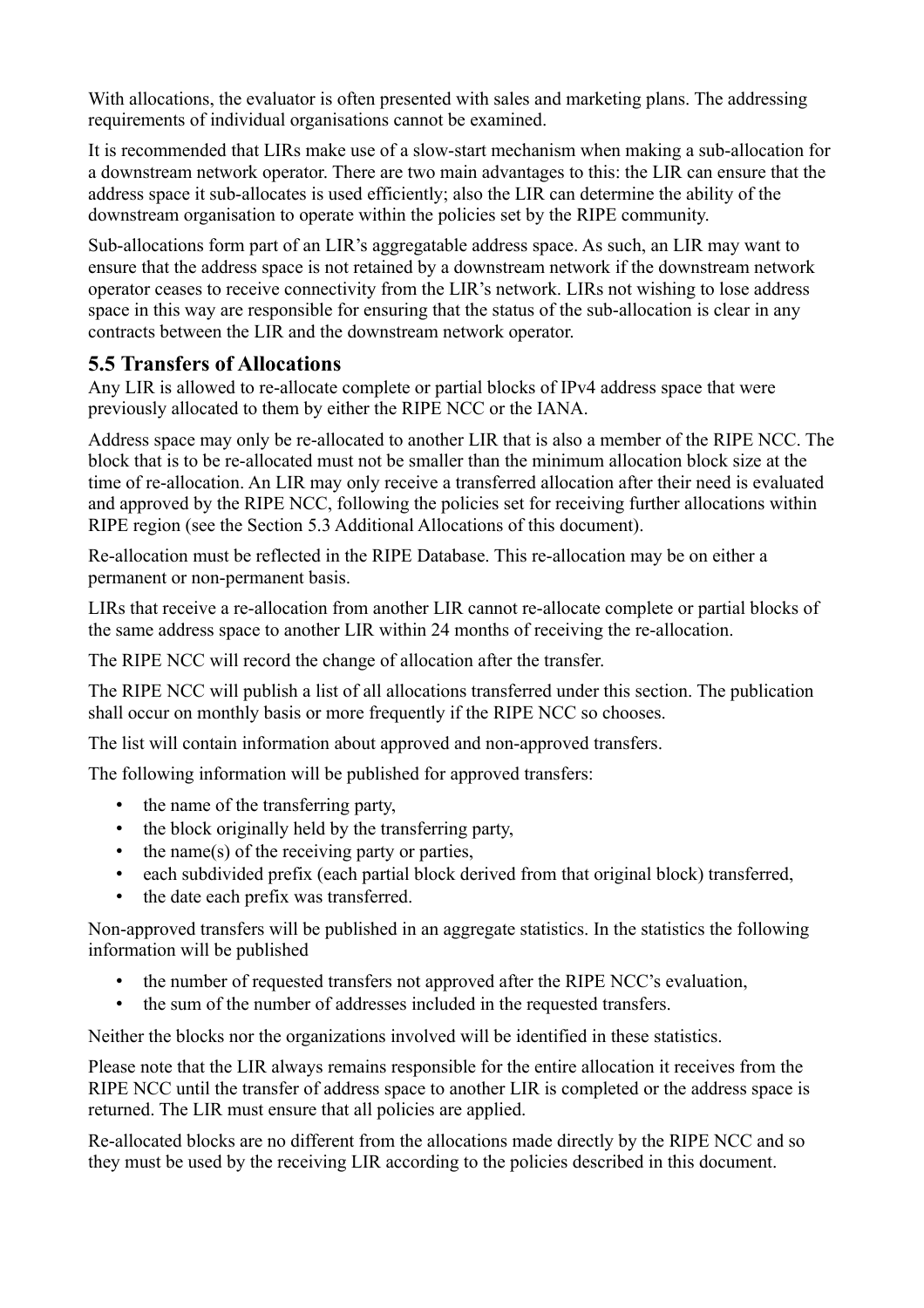# <span id="page-5-0"></span>**5.6 Use of last /8 for PA Allocations**

The following policies come into effect as soon as RIPE NCC is required to make allocations from the final /8 it receives from the IANA. From then on the distribution of IPv4 address space will only be done as follows:

1. Allocations for LIRs from the last /8

On application for IPv4 resources LIRs will receive IPv4 addresses according to the following:

1. LIRs may only receive one allocation from this /8. The size of the allocation made under this policy will be exactly one /22.

2. LIRs receive only one /22, even if their needs justify a larger allocation.

3. LIRs may apply for and receive this allocation once they meet the criteria to receive IPv4 address space according to the allocation policy in effect in the RIPE NCC service region at the time of application.

4. Allocations will only be made to LIRs if they have already received an IPv6 allocation from an upstream LIR or the RIPE NCC.

2. Assignments to Internet Exchange Points

A /16 from the final /8 will be held in reserve for exclusive use by Internet Exchange Points. On application for IPv4 resources, an Internet Exchange Point (IXP) will receive one number resource (/24 to /22) according to the following:

- This space will be used to run an Internet Exchange Point peering LAN; other uses are forbidden.
- Organisations receiving space under this policy must be Internet Exchange Points and must meet the definition as described in section two of the RIPE document "IPv6 Address Space for Internet Exchange Points".
- IXPs holding other PI IPv4 space for their peering LAN (i.e. they are seeking a larger assignment), must return their old peering LAN resources back to this pool within 180 days of assignment.
- New Internet Exchange points will be assigned a /24. Internet exchange points may return this /24 (or existing PI used as an IXP peering LAN) should they run out of space and receive a larger (/23, or /22 if utilisation requires) assignment.
- IP space returned by Internet Exchange Points will be added to the reserved pool maintained for Internet Exchange Point use.
- Assignments will only be made to IXPs who have already applied for, or received an IPv6 assignment for their peering LANUnforeseen circumstances

A /16 will be held in reserve for some future uses, as yet unforeseen. The Internet is a disruptive technology and we cannot predict what might happen. Therefore it is prudent to keep a /16 in reserve, just in case some future requirement makes a demand of it. In the event that this /16 remains unused at the time the remaining /8 covered by this policy has been distributed, it returns to the pool to be distributed as per clause 1.

3. Post-depletion Address Recycling

This section only applies to address space that is returned to the RIPE NCC and that will not be returned to the IANA but re-issued by the RIPE NCC itself.

1. Any address space that is returned to the RIPE NCC will be covered by the same rules as the address space intended in clause 1.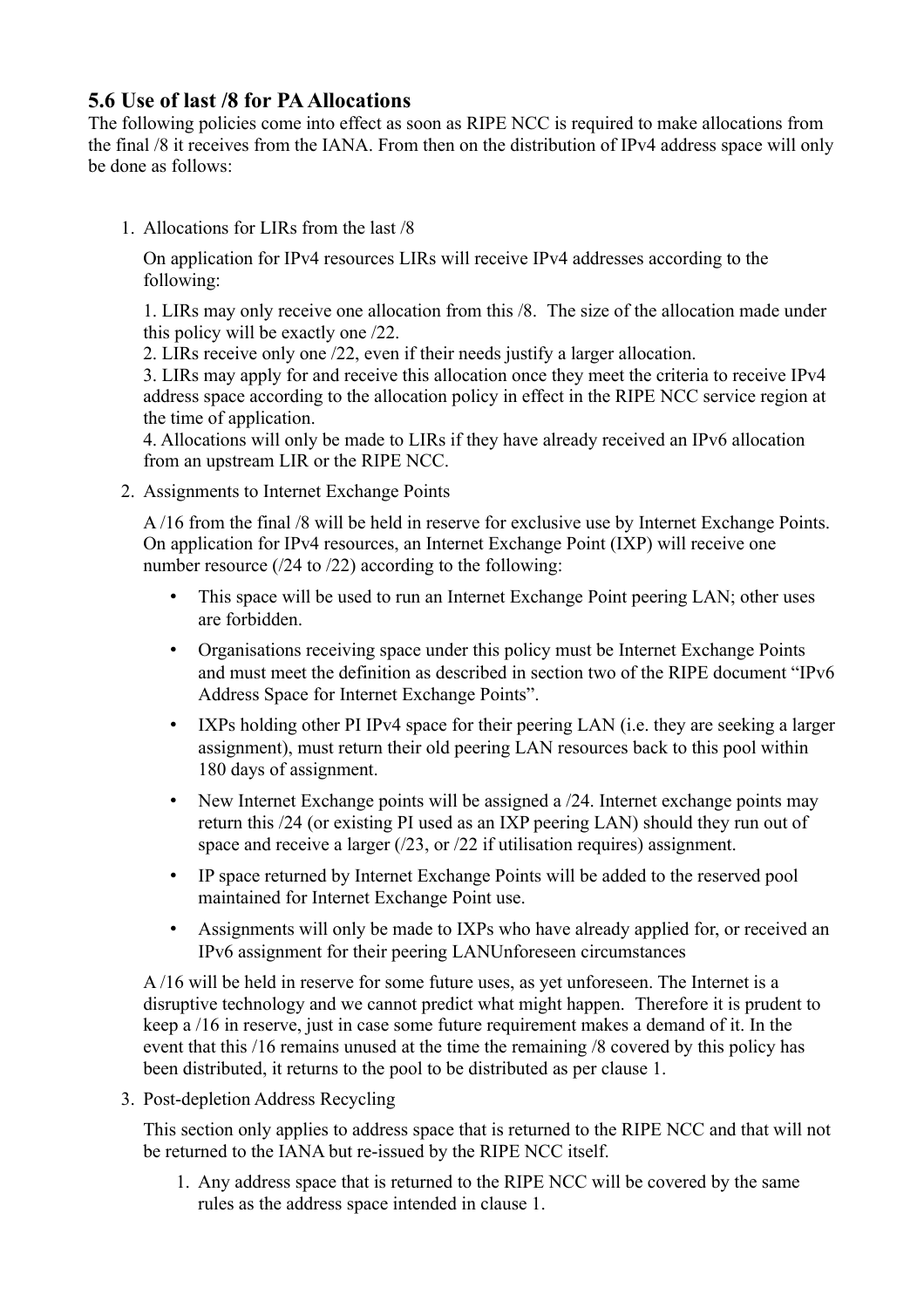- 2. Minimum allocation sizes for the relevant /8 blocks will be updated if necessary
- 4. Insufficient address space

In case an allocation of a single /22 as per clause 1 can no longer be made, multiple allocations up to an equivalent of a /22 in address space will be made to fulfill a request.

# <span id="page-6-3"></span>**6.0 Policies and Guidelines for Assignments**

Conservation and aggregation are often conflicting goals. When the Internet Registry System goals are in conflict with the interests of individual End Users or service providers, careful analysis and judgement is necessary to find an appropriate compromise. The rules and guidelines in this document are intended to help LIRs and End Users in their search for equitable compromises.

Please note that LIRs must request approval from the RIPE NCC for assignments that are larger than the LIR's AW [\(Section 7.0\)](https://www.ripe.net/ripe/docs/ripe-582#bookmark25). LIRs are always welcome to approach the RIPE NCC for a second opinion on requests even if they fall within the LIR's AW.

# <span id="page-6-2"></span>**6.1 Documentation for Assignments**

In order to determine the address space requirements for a network, relevant information must be gathered. The details needed for justification of each End User organisation's assignments include the addressing requirements, network infrastructure and future plans. The current address space usage of the organisation should also be determined to ensure that an existing assignment is not duplicated.

This information is essential in making the appropriate assignment decisions. Balancing the overall goals of the Internet Registry System [\(Section 3.0\)](https://www.ripe.net/ripe/docs/ripe-582#bookmark3) with the requirements of the network in question is needed for every network. The level of detail is dependent on the complexity of the network. The LIR must ensure that the necessary information is complete before making an assignment.

The RIPE NCC provides forms for gathering the required information. The information requested in the forms must be collected by the LIR. LIRs may use these forms for their customers' requests or develop their own forms. Local forms can be used if they record all the required data. This is very important when an LIR makes assignments using its AW.

If a request needs to be approved by the RIPE NCC or if information is required in the event of an audit, the information must be submitted on the version of the request form in place at the time of the assignment. The current versions of all request forms can be found at:

<http://www.ripe.net/ripe/docs/request-forms-supporting-notes>

# <span id="page-6-1"></span>**6.2 Network Infrastructure and End User Networks**

IP addresses used solely for the connection of an End User to a service provider (e.g. point-to-point links) are considered part of the service provider's infrastructure. These addresses do not have to be registered with the End User's contact details but can be registered as part of the service provider's internal infrastructure. When an End User has a network using public address space this must be registered separately with the contact details of the End User. Where the End User is an individual rather than an organisation, the contact information of the service provider may be substituted for the End Users.

An explanation of how to register objects in the database can be found in the "RIPE Database User Manual: Getting Started" found at:

<http://www.ripe.net/data-tools/support/documentation/getting-started>

# <span id="page-6-0"></span>**6.3 Utilisation Rates**

Assignments' immediate utilisation should be at least 25% of the assigned space. After one year, this should be at least 50% of the space unless special circumstances are defined.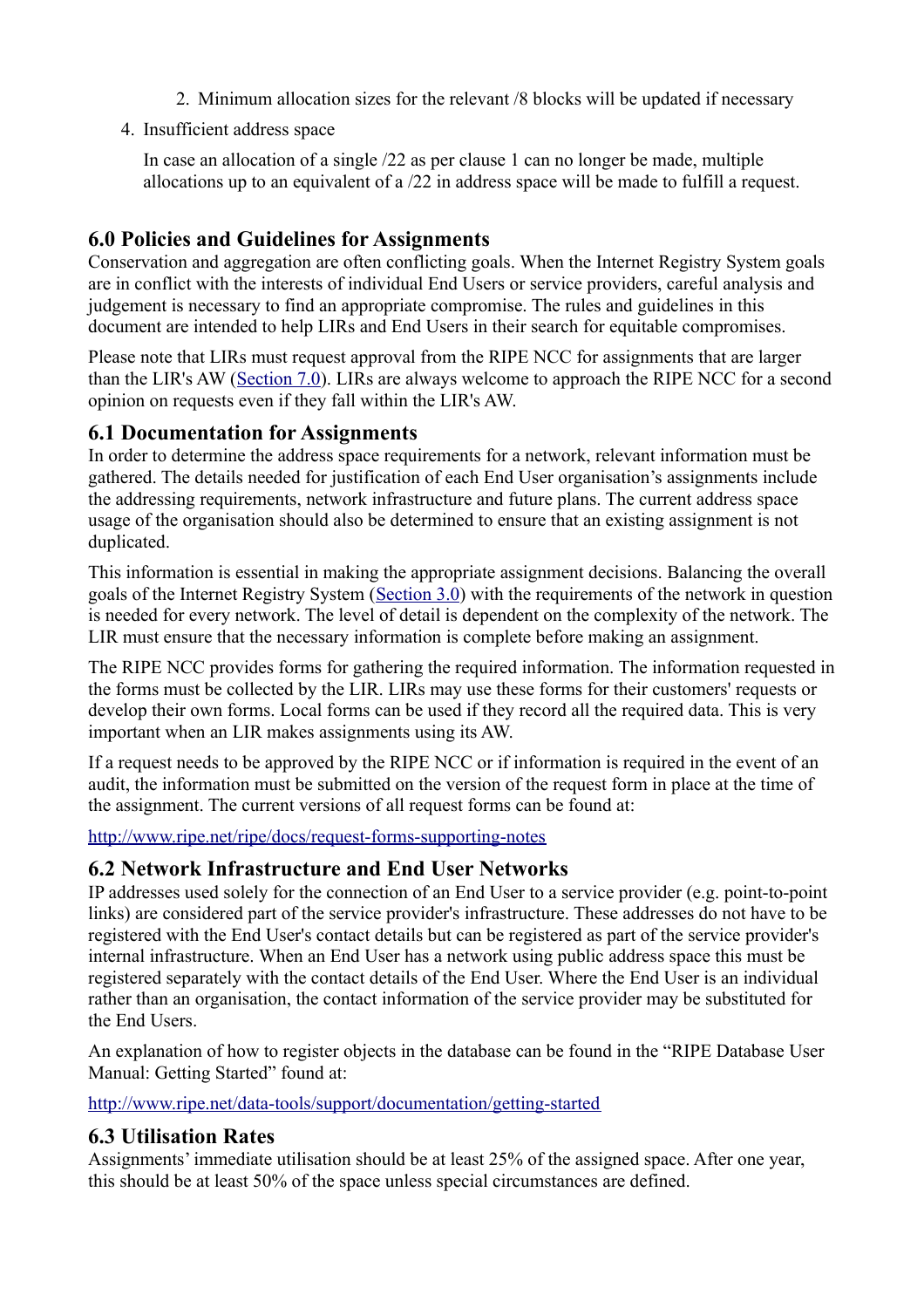Assignments may only be based on realistic expectations recorded in the documentation.

# <span id="page-7-1"></span>**6.4 Reservations Not Supported**

End Users are not permitted to reserve address space based on long-term plans. This violates the goal of conservation and fragments the address space when initial forecasts are not met. Evaluation of IP address space requests must be based on a demonstrated need. Unused, or inefficiently used address space assigned in the past should be used to meet the current request, or returned. Once an organisation has used its assigned address space, it can request additional address space based on an updated estimate of growth in its network.

# <span id="page-7-0"></span>**6.5 Administrative Ease**

The current rate of consumption of the remaining unassigned IPv4 address space does not permit the assignment of addresses for administrative ease. Examples of this include, but are not limited to, ease of billing administration and network management.

# <span id="page-7-5"></span>**6.6 Validity of an Assignment**

All assignments are valid as long as the original criteria on which the assignment was based are still valid and the assignment is properly registered in the RIPE Database. If an assignment is made for a specific purpose and that purpose no longer exists, the assignment is no longer valid. If an assignment is based on information that turns out to be invalid, the assignment is no longer valid.

For these reasons it is important that LIRs make sure that assignments approved by the RIPE NCC are properly registered in the database. The **inetnum** object or objects for approved assignments must use the netname(s) approved by the RIPE NCC and not be larger than the approved size. Additionally, the date in the first "changed:" attribute must not be earlier than the date of the approval message from the RIPE NCC.

The RIPE NCC reviews assignments made by LIRs when evaluating requests for additional allocations (see [5.3\)](https://www.ripe.net/ripe/docs/ripe-582#bookmark10). It also runs consistency checks as part of the auditing activity requested by the community as described in the RIPE Document "RIPE NCC Audit Activity" found at:

<http://www.ripe.net/ripe/docs/audit>

# <span id="page-7-4"></span>**6.7 Efficiency**

Where large amounts of address space are assigned for a purpose that is often satisfied with smaller amounts (e.g. transient connections or virtual server hosting), the RIPE NCC may verify the existing usage before approving additional assignments.

# <span id="page-7-3"></span>**6.8 Renumbering**

In general, addresses can be replaced on a one-to-one basis. Valid assignments can be replaced with the same number of addresses if the original assignment criteria are still met. The addresses to be replaced must still be in use. End Users are required to submit a new request if more than half the original assignment is not in use. When the renumbering request exceeds the new LIR's AW (see [Section 7.0\)](https://www.ripe.net/ripe/docs/ripe-582#bookmark25) the request needs to be sent to the RIPE NCC for approval.

The RIPE community generally accepts that a period of three months is enough time to migrate a network to new address space. Where the End User wants to keep both assignments for more than three months, an agreement should be obtained from the RIPE NCC for the proposed time frame.

Once a network has been renumbered, the old assignment must be removed from the RIPE Database.

# <span id="page-7-2"></span>**6.9 Anycasting TLD and Tier 0/1 ENUM Nameservers**

The organisations applicable under this policy are TLD managers, as recorded in the IANA's Root Zone Database and ENUM administrators, as assigned by the ITU. The organisation may receive up to four /24 prefixes per TLD and four /24 prefixes per ENUM. These prefixes must be used for the sole purpose of anycasting authoritative DNS servers for the stated TLD/ENUM, as described in BCP126/RFC 4786 [\(http://www.ietf.org/rfc/rfc4786.txt\)](http://www.ietf.org/rfc/rfc4786.txt).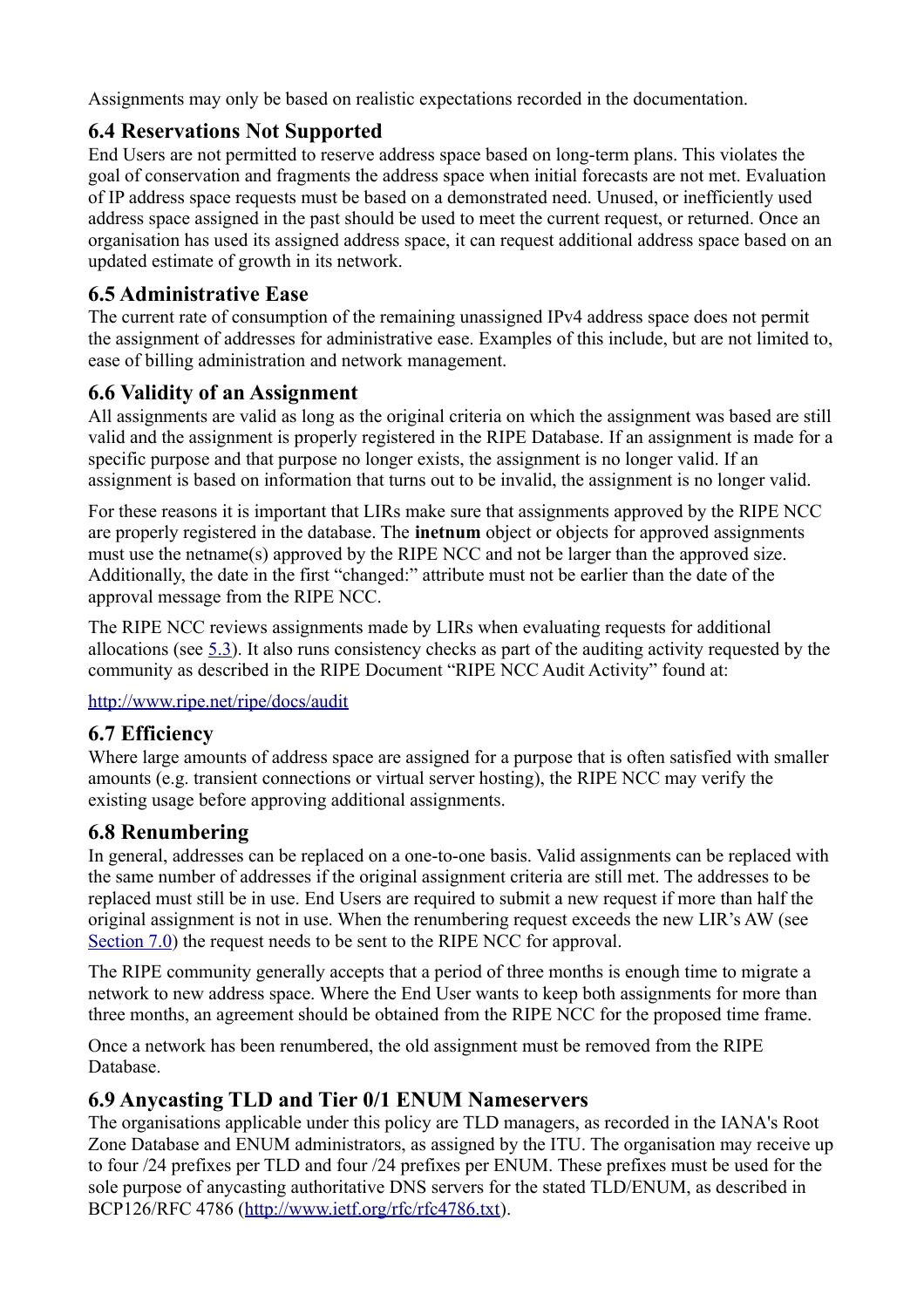Assignments for authoritative TLD or ENUM Tier 0/1 DNS lookup services are subject to the policies described in the RIPE Document entitled ["Contractual Requirements for Provider](https://www.ripe.net/ripe/docs/contract-req)  [Independent Resource Holders in the RIPE NCC Service Region"](https://www.ripe.net/ripe/docs/contract-req).

Anycasting assignments are registered with a status of 'ASSIGNED ANYCAST' in the RIPE Database and must be returned to the RIPE NCC if not in use for authoritative TLD or ENUM Tier 0/1 DNS lookup services via anycast any longer.

# <span id="page-8-1"></span>**6.10 Provider Independent IPv4 Assignments for Multihoming**

The RIPE NCC will assign additional IPv4 addresses to an End User in order to make the assignment size a multiple of a /24 if an End User demonstrates:

- the need for Provider Independent (PI) IPv4 address space; and
- the intent to announce this address space for the purpose of multihoming to two or more Autonomous Systems which the End User does not own or control

Cumulatively, no more than 255 additional IPv4 addresses may be assigned to any particular End User for the purposes outlined above.

## <span id="page-8-0"></span>**7.0 Assignment Window**

An AW refers to the maximum number of addresses that can be assigned by the LIR without prior approval from the RIPE NCC, either to their own network or to an End User's network. The size of the AW is expressed in CIDR notation.

The AW policy was developed to achieve various levels of support based on the level of experience of the LIR. The RIPE NCC may review assignments made with the LIR's AW to ensure that the LIR is assigning address space according to the RIPE community's policies. This is important to assure the fair distribution of address space and to meet the goals of aggregation, conservation and registration. Documentation for assignments made with an AW need to contain the same information as in a completed request form found at:

<http://www.ripe.net/ripe/docs/request-forms-supporting-notes>

All new LIRs start with an AW of zero (0). Their AW will automatically be set to a /21 (2048 addresses) six months after receiving their first allocation. This means that all new LIRs need to request approval before making each assignment until their AW has been raised.

The AW is applied differently depending on whether the assignment is for an End User or for the LIR's infrastructure.

There is no constraint on how often the LIR uses its AW for its own infrastructure. These assignments may not exceed the LIR's AW. This means that an LIR with a /25 AW can make numerous individual /25 assignments to its own network infrastructure without having to send each request to the RIPE NCC. However, where a single assignment would exceed a /25 the LIR would need to request approval for that assignment from the RIPE NCC.

LIRs must specify which assignments to their own infrastructure have used the AW. Such assignments must have a "remarks:" attribute with the value <INFRA-AW> in the inetnum object registered in the RIPE Database. It is important that a separate "remarks:" attribute is used solely for this purpose.

An AW can be applied to an End User network once per 12-month period. This means an LIR or a downstream network operator as the user of a sub-allocation can make more than one assignment to an End User in any 12-month period but the total amount of address space cannot be larger than the LIR's AW. An LIR's AW is refreshed on the anniversary of an assignment. When an LIR has made several assignments to an organisation over the period of a year their AW for that organisation will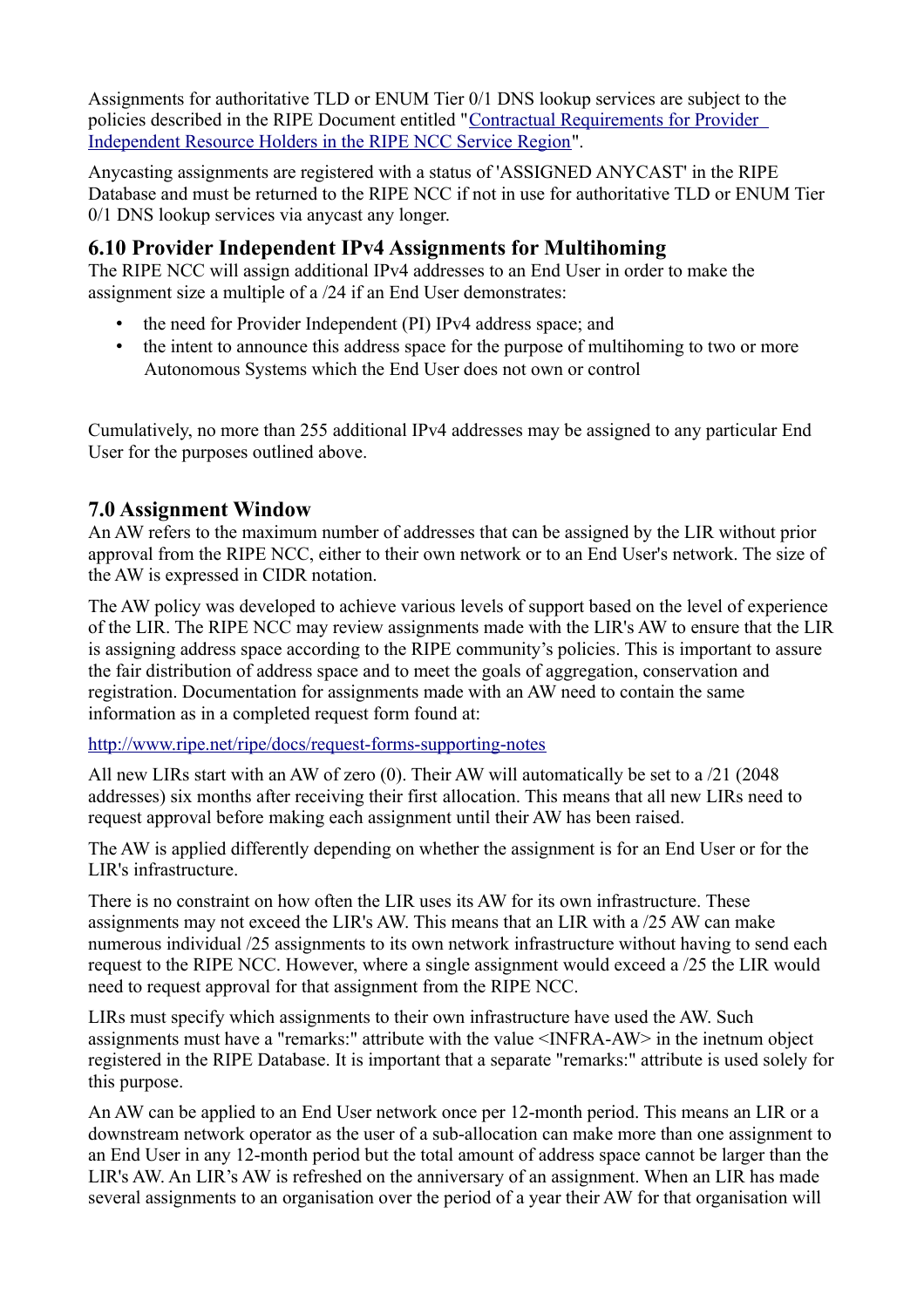be fully restored on the anniversary of the last assignment.

The LIR may only assign additional addresses to the same End User after approval from the RIPE NCC.

AWs are regularly reviewed by RIPE NCC staff. LIRs may approach the RIPE NCC for an evaluation of their AW six months after receiving their first allocation and at any time after that. Please note that LIRs are always welcome to approach the RIPE NCC for a second opinion on requests even if they fall within the LIR's AW.

As the proficiency of the LIR contacts increases, the size of their AW may be raised. This is determined based on:

- correctly completed documentation presented to the RIPE NCC
- good judgment shown in the evaluation of address space requests
- past assignments have been properly registered

An established LIR is responsible for training its new LIR contacts to handle address space assignments according to the policies described in this document and their procedures. Less experienced LIR contacts may make errors both in judgment and procedure. If errors happen repeatedly, the AW of the LIR may be decreased to prevent the LIR from making invalid assignments. The AW may again be increased based on the criteria stated above.

The AW may also be lowered after or during an audit if invalid assignments are noted.

## <span id="page-9-0"></span>**8.0 PA vs. PI Address Space**

LIRs are allocated PA address space. They sub-allocate and assign this to downstream networks. If a downstream network or End User changes its service provider, the address space assigned or suballocated by the previous service provider must be returned and the network renumbered.

In contrast, Provider Independent (PI) address space is assigned to End Users directly from the address pools managed directly by the RIPE NCC. PI space cannot be re-assigned or further assigned to other parties. PI address space can only remain assigned to a network as long as the criteria for the original assignment are maintained. Additionally, all new PI address space assignments are subject to the policies described in the RIPE NCC document entitled "[Contractual](http://www.ripe.net/ripe/docs/contract-req)  [Requirements for Provider Independent Resources Holders in the RIPE NCC Service Region"](http://www.ripe.net/ripe/docs/contract-req).

As PI addresses are not assigned from LIR-allocated PA address blocks, they cannot be aggregated on the public Internet. Consequently, they are expensive to route, and therefore may not be globally routable. The use of PA address space should always be recommended.

LIRs must make it clear to End Users which type of address space is assigned. Clear contractual arrangements are recommended and are mandatory for PA space.

In the past, some LIRs assigned address space that was de facto aggregated but not formally PA because there were no clear contractual arrangements for termination of the assignment. LIRs must ask leaving customers to voluntarily release this address space upon termination of service. Where possible, LIRs should work to make contractual arrangements to convert PI addresses into PA addresses.

End Users requesting PA space should be given this or a similar warning:

*Assignment of this IP space is valid as long as the criteria for the original assignment are met and only for the duration of the service agreement between yourself and us. We have the right to reassign the address space to another user upon termination of this agreement or an agreed period thereafter. This means that you will have to re-configure the addresses of all equipment using this IP space if you continue to require global uniqueness of those addresses.*

End Users requesting PI space should be given this or a similar warning: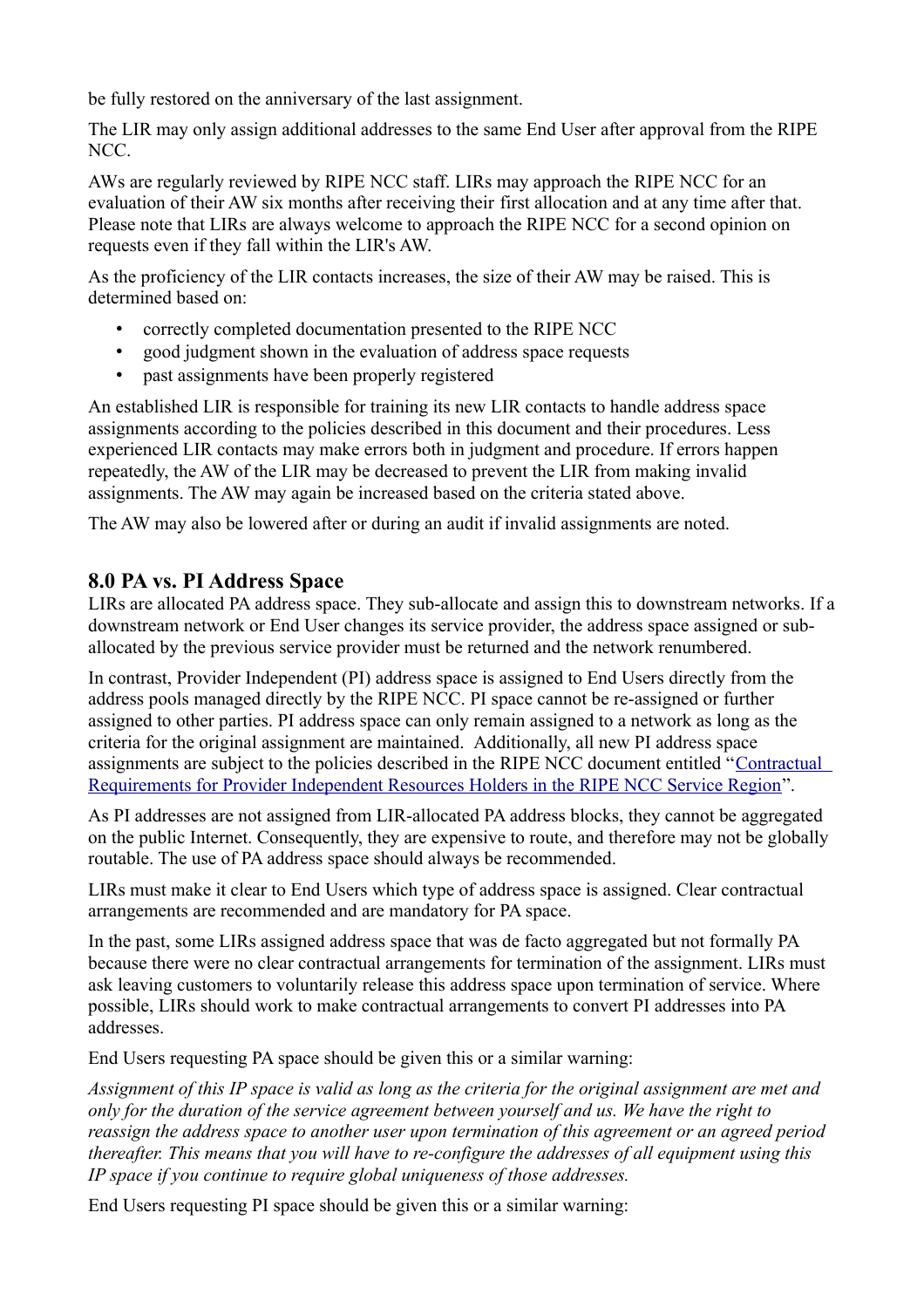*Assignment of this IP space is valid as long as the criteria for the original assignment are still met and is also subject to the policies described in the RIPE NCC document entitled "*[Contractual](http://www.ripe.net/ripe/docs/contract-req)  [Requirements for Provider Independent Resources Holders in the RIPE NCC Service Region](http://www.ripe.net/ripe/docs/contract-req)*".*

Assignment of address space does NOT imply that this address space will be ROUTABLE ON ANY PART OF THE INTERNET. It is expected that users will have to pay a premium for actual routing of PI addresses as opposed to PA addresses. It may eventually become impossible to get relatively small amounts of PI space routed on most of the Internet. We strongly suggest you contact any prospective service provider for information about issues related to service when using PI addresses.

LIRs will register the type of any assigned address space using the "status:" attribute of the **inetnum** object in the RIPE Database. The possible values of this attribute are:

- ALLOCATED PA: This address space has been allocated to an LIR and no assignments or sub-allocations made from it are portable. Assignments and sub-allocations cannot be kept when moving to another provider.
- ALLOCATED PI: This address space has been allocated to an LIR or RIR and all assignments made from it are portable. Assignments can be kept as long as the criteria for the original assignment are met. Sub-allocations cannot be made from this type of address space.
- ALLOCATED UNSPECIFIED: This address space has been allocated to an LIR or RIR. Assignments may be PA or PI. This status is intended to document past allocations where assignments of both types exist. It is avoided for new allocations. Sub-allocations cannot be made from this type of address space.
- SUB-ALLOCATED PA: This address space has been sub-allocated by an LIR to a downstream network operator that will make assignments from it. All assignments made from it are PA. They cannot be kept when moving to a service provided by another provider.
- LIR-PARTITIONED PA: This allows an LIR to document distribution and delegate management of allocated space within their organisation. Address space with a status of LIR-PARTITIONED is not considered used. When the addresses are used, a more specific **inetnum** should be registered.
- LIR-PARTITIONED PI: This allows an LIR to document distribution and delegate management of allocated space within their organisation. Address space with a status of LIR-PARTITIONED is not considered used. When the addresses are used, a more specific **inetnum** should be registered.
- EARLY-REGISTRATION: This is used by the RIPE Database administration when transferring pre-RIR registrations from the ARIN Database. The value can be changed by database users (except for ALLOCATED PA). Only the RIPE Database administrators can create objects with this value.
- NOT-SET: This indicates that the registration was made before the "status:" attributes became mandatory for inetnum objects. The object has not been updated since then. New objects cannot be created with this value. The value can be changed by database users.
- ASSIGNED PA: This address space has been assigned to an End User for use with services provided by the issuing LIR. It cannot be kept when terminating services provided by the LIR.
- ASSIGNED PI: This address space has been assigned to an End User and can be kept as long as the criteria for the original assignment are met.
- ASSIGNED ANYCAST: This address space has been assigned for use in TLD anycast networks. It cannot be kept when no longer used for TLD anycast services.

The creation of an **inetnum** object with a status of "ASSIGNED PA" or "ASSIGNED PI" is only possible if there is no less specific or more specific **inetnum** object with an "ASSIGNED" status.